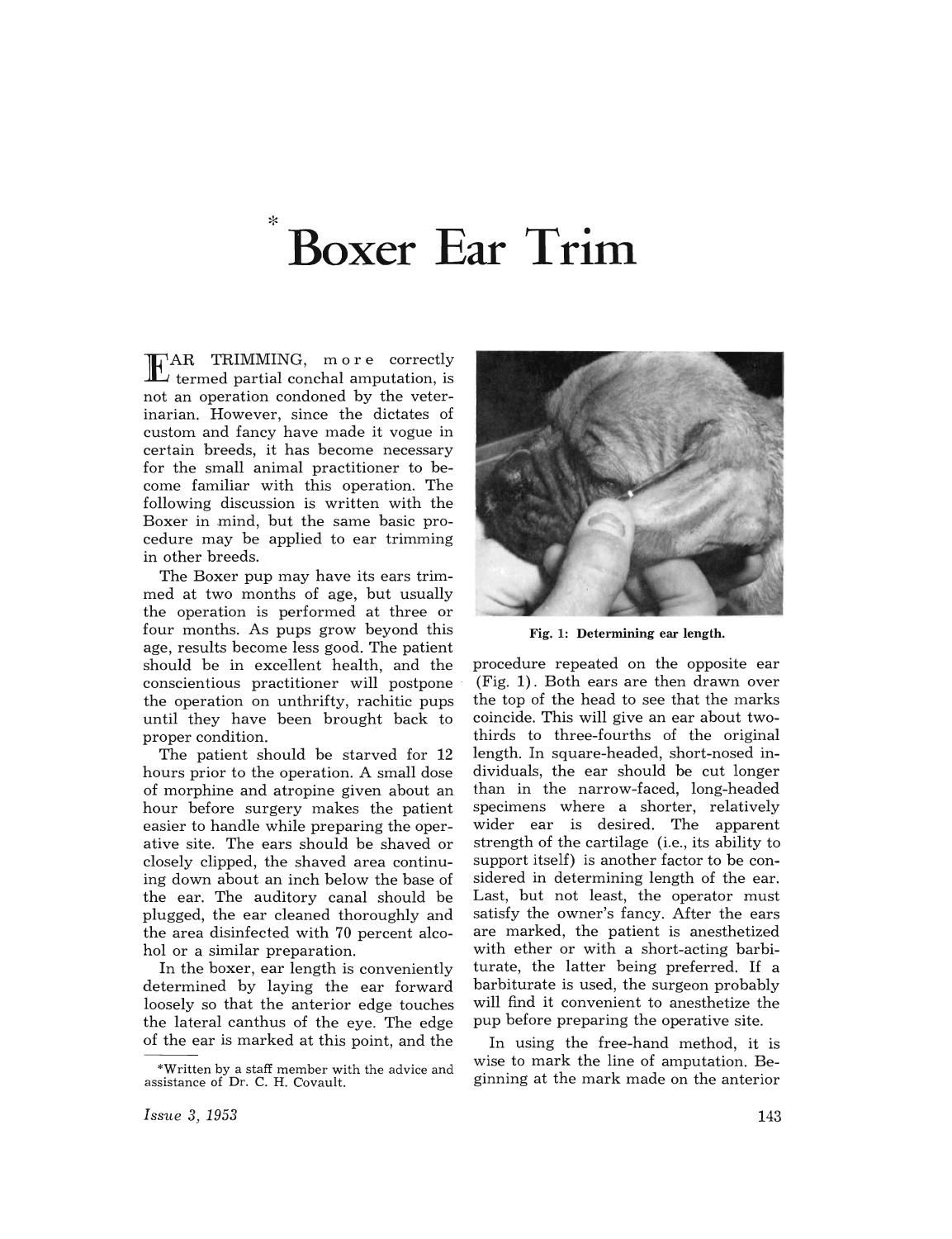

Fig. 2: Line of amputation.

edge, the line takes a more or less straight course across the ear to a point just posterior to the tragus (T in Fig. 2). This brings the base of the cut as close to the head as possible. The Boxer ear does not flare out to form a bell as in the Great Dane, nor should the tip be carried to a spike. When a narrower ear is desired, the line of amputation curves in a little medially. In Fig. 2, notice that the length of the ear to be trimmed will be slightly less than three-fourths of the natural length.

Amputation is performed with a sharp, curved scissors (some prefer straight scissors). Notice in Fig. 3 that the base of the amputation begins immediately behind the tragus of the ear. The righthanded operator should cut the right ear first when amputating the ears in this manner. Hemorrhage is controlled by twisting the bleeding arteries. The amputated part of the right ear is compared with the part that is to be removed from the left ear. The right-handed surgeon has a tendency to remove more of the left ear than of the right .This is explained by the fact that the palm of the hand faces the head as the operator cuts the left ear so the blades have a tendency to move in toward the head. The palm faces away from the head on the right ear and the blades tend to move outside of the correct line of amputation. The amputated parts

are compared and corrections made by removing excess cartilage with sharp scissors or a scalpel.

Suturing may be accomplished with light-weight, single strand nylon beginning about one-half inch from the base of the cut and continuing to about the same distance from the end of ear. A glovers stitch is used, passing from the skin on the inner surface back to the skin on the posterior surface. Tension on the suture is regulated so that there is no puckering of the skin and so that the loose skin on the back of the ear is not pulled around past the edge of the cartilage. For best results, the cartilage should not be included in the sutures. Usually a small amount of skin must be trimmed away at the base of the cut (which is left unsutured) to make the ear blend smoothly with the head.

Figure 4 shows a pup with its ears standing nicely three days after trimming, but they will improve considerably as healing progresses. This pup has a rather narrow head, so the ears have been cut relatively wide. If the head had been more blocky, the line of amputation would have curved a little medially to make a narrower ear; but the ear would have been cut just as long or a little longer than this one.



Fig. 3: Beginning of amputation.

If the patient is kept in clean surroundings, it is not always necessary to bandage the ears after the operation. It is important that rapid healing take place so

*Iowa State College Veterinarian*